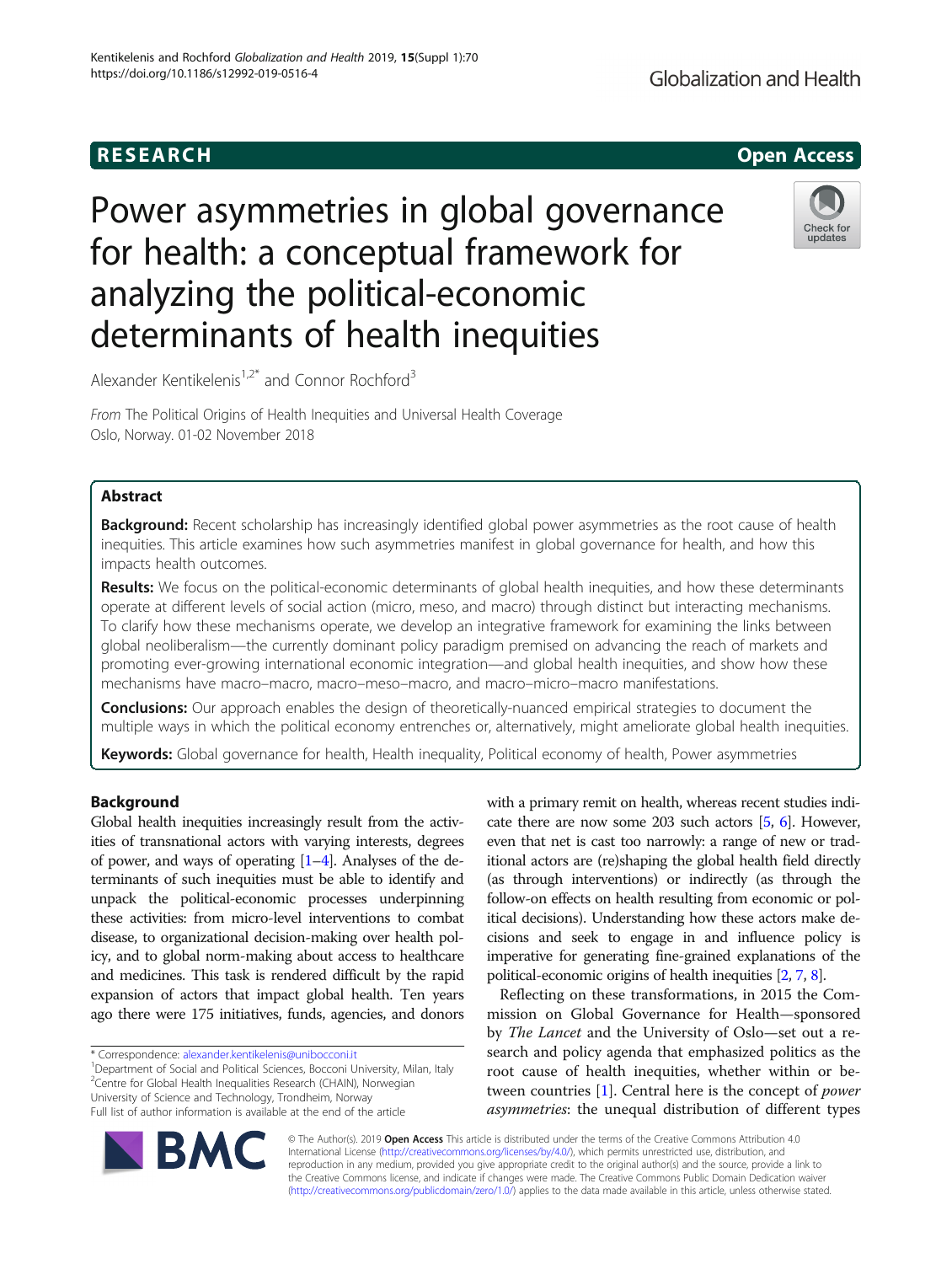of resources (like money, knowledge or political authority) across the array of actors involved in governance arrangements affecting health. By extension, then, tackling global health inequities requires action on their politicaleconomic origins.

In this article, we examine how such asymmetries manifest in global governance for health—and, in turn, how this impacts health outcomes. To trace power asymmetries, we focus on the political-economic determinants of global health inequities, and how these determinants operate at micro-, meso- and macro-levels of social action through distinct but interacting mechanisms. To clarify how these mechanisms operate, we develop an integrative framework for investigating the links between global neoliberalism the currently dominant policy paradigm premised on advancing the reach of markets and promoting ever-growing international economic integration—and global health inequities, showing how these mechanisms have macro– macro, macro–meso–macro, and macro–micro–macro manifestations. This approach enables the design of theoretically-nuanced empirical strategies to document the many ways in which the political economy entrenches, or, alternatively, might ameliorate global health inequities.

#### Methods

Our study draws on academic literature and other publicly available sources (such as reports by international or non-governmental organizations) to map out how power asymmetries manifest in global governance for health, and how this affects global health inequities. Our aim is not to produce a systematic review of scholarly work on these topics, as that has been undertaken by numerous other studies  $[9-13]$  $[9-13]$  $[9-13]$  $[9-13]$ . Instead, we opt for a narrative synthesis that utilizes conceptual advances in the social sciences to shed additional light on public health outcomes: starting from theoretical approaches to power and how it manifests at different levels of analysis, we then posit plausible links between the variables of interest. Subsequently, we populate that framework with empirical evidence in literature identified through Web of Science and Google Scholar searches. This exploratory and syncretic approach is well-suited to our main objectives of advancing theory frontiers, examining pathways linking the variables of interest, and exploring promising avenues for future research [\[14](#page-7-0)].

## Results and discussion

## Global governance for health in flux

It has become commonplace to note that the governance arrangements impacting health encompass an increasing number of actors that are bound together through complex linkages [[2](#page-7-0), [6,](#page-7-0) [7,](#page-7-0) [15](#page-7-0)–[20](#page-7-0)]. "Traditional" actors in global health—states and international organizations like the World Health Organization (WHO)—remain centrally important, but their activities are complemented by a host of newer actors: non-governmental organizations (NGOs), philanthropic foundations (most notably, the Gates Foundation), public–private partnerships like Gavi and the Global Fund to Fight AIDS, Tuberculosis and Malaria, pharmaceutical companies, and prominent centers of knowledge production have all reshaped how decisions are made and what evidence is to be taken into account. In addition, the global health community has recognized that also actors without an explicit remit on health—ranging from major multinational companies to intergovernmental organizations structuring international economic relations—also directly impact global health. This expansion in the number of actors and issues has led to growing multipolarity and fragmentation in the field of global health [\[21](#page-7-0)].

The many actors involved interact in a range of politically-charged terrains: from local-level health interventions that encompass multiple interested parties, to national or regional policy-making, and even to global processes that shape health-impacting regulations or the broader norms underpinning policy actions. For example, interventions to combat HIV transmission in severely affected low-income countries are often administered jointly by local governmental and nongovernmental organizations, but are funded by the Global Fund (a global public–private partnership with no footprint in recipient countries) and benefit from technical assistance from the WHO and donor states (intergovernmental and third-state actors) [\[20\]](#page-7-0). Further, the development of global norms—"behavioral prescriptions that are accepted by subjects as legitimate and authoritative" [[22](#page-7-0)–[24\]](#page-7-0)—on improving access to affordable antiretroviral medications has rested on an iterative process whereby developing countries have exploited flexible arrangements within the intellectual property rights regime to advance their own interpretations of the obligations of states and pharmaceutical companies [\[25](#page-7-0)]. As these examples indicate, global governance for health manifests across a range of terrains where actors (local, national, global) interact in shaping the outcomes that influence population health.

This cursory discussion indicates that global governance for health arrangements are indeed affected by power asymmetries: there is no level playing field among equal actors, but an imbalanced decision-making apparatus where different actors command varying degrees of political, economic, symbolic, or epistemic power. These topics have received extensive recognition in earlier studies, but there are two major limitations with the prevailing conceptualization and analysis. The first concerns viewing actions as if they occurred in independent spheres, rather than in interconnected terrains of activity. The second is the overwhelming emphasis on actors and their actions as the primary units of analysis. This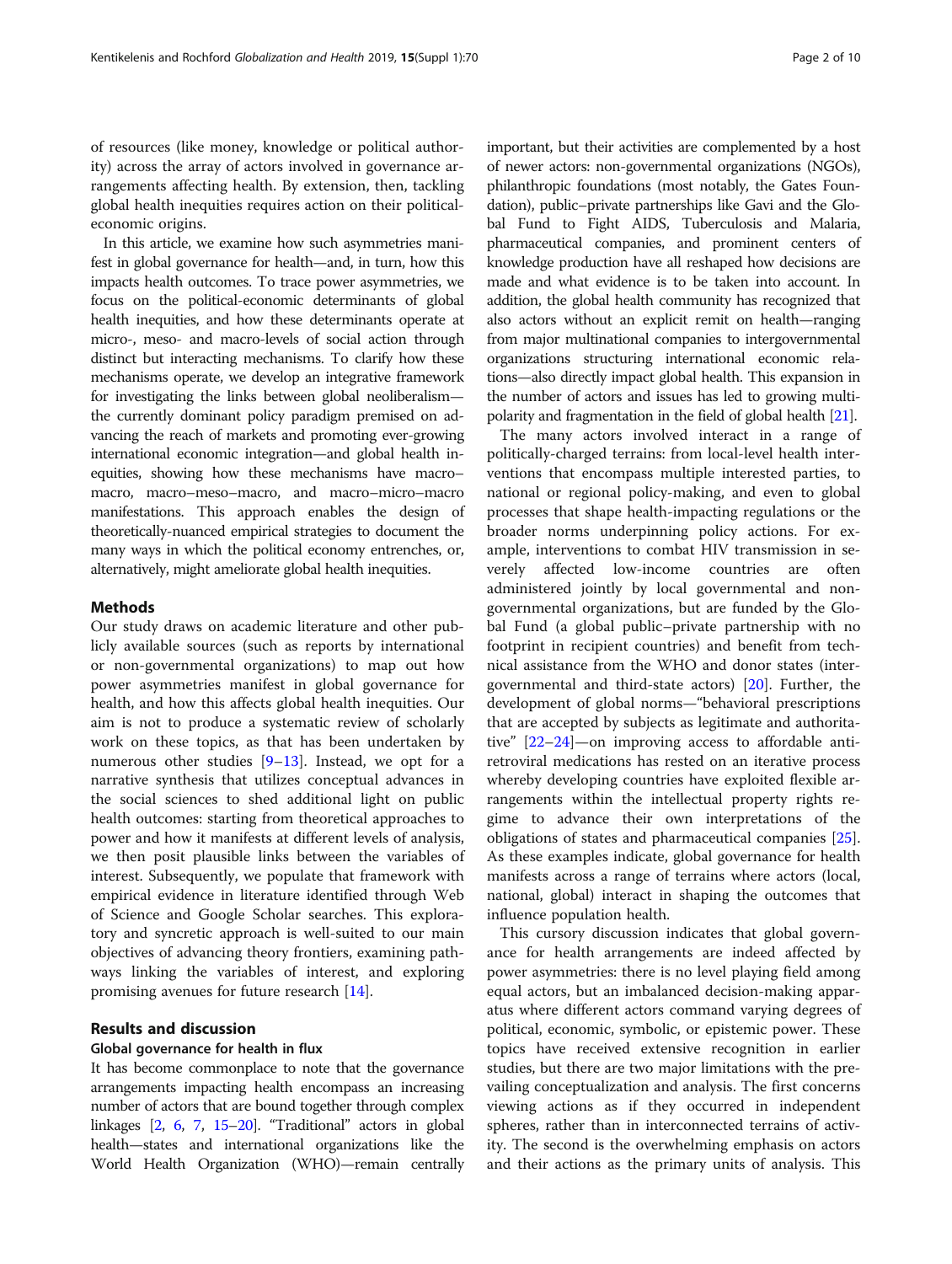approach commonly focuses on the behavior of individuals or organizations to explain health outcomes, avoiding broader institutional explanations [[26](#page-7-0)–[28](#page-7-0)]. Drawing on recent advances in sociological theory [\[29](#page-7-0)], we advocate for an approach that includes recognition of both individual agency and institutional structures, while also factoring in how organizations in their various manifestations connect the micro-actions and macro-structures. Employing such a layered approach will help in developing more complete accounts of the determinants of health inequities.

## Studying power and power asymmetries in global governance for health

Increased complexity and multipolarity in global governance for health can obscure how power manifests and how power asymmetries entrench health inequalities. To shed light on these social processes, we turn to socialscientific scholarship: first, to examine how differing conceptualizations of power can have analytical traction for approaching issues in global governance for health, and subsequently to outline the constellation of power asymmetries in this field.

Of course, the concept of power has been foundational for social inquiry. Max Weber famously understood power as involving the ability of an actor or group of actors "to realize their own will in a social action even against the resistance of others who are participating in the action" [\[30](#page-7-0)]. While this definition is seems intuitively correct, and focuses explicitly on power exercised in the course of making decisions, it can mask the fact that non-decisions may be equally important: "some issues are organized into politics while others are organized out" [\[31](#page-7-0)]–and this is itself a process rife with power asymmetries. For instance, the pharmaceutical industry is able to achieve "regulatory capture" of key public agencies and use financial links to politicians to prevent unfavorable legislation from emerging in the first place [[32\]](#page-7-0). A third clarification of the concept of power adds recognition of the institutional environment that sets the broad parameters defining which topics may be subject to decision-making or non-decision-making [[33](#page-7-0)]. In other words, power is exercised not only by impacting decisions or preventing issues from entering the arena of decision-making, but also by shaping the desires, preferences, and actions of less-powerful societal groups. For example, the rise of large philanthropic foundations in global health and development has also been associated with emerging ideas about who is found deserving of charity on the basis of the views and interests of philanthropists [\[34\]](#page-7-0), and not on the basis of principles of justice and redistribution that have emerged through collective processes. This, in turn, can have important implications for how less-powerful individuals or

organizations position themselves in order to be deemed worthy of assistance.

This discussion draws attention to the range of social relations that can carry the imprint of power. The specific manifestations of power relationships depend on the nature of the power resources—e.g., political, economic, epistemic, or symbolic—held by various actors [[35\]](#page-8-0). This is not to say that holding these resources is mutually exclusive. Economic and political power often overlap, as evidenced by the ability of economic elites to skew politics and public discourse towards their own goals [\[36\]](#page-8-0). Or epistemic power can be political, as powerful actors can strive to advance their own epistemic preferences [[37\]](#page-8-0)—this is particularly important for policy areas, like economics, where there is limited consensus about appropriate policy action.

Notably, the power of political authorities—primarily states, but also important intergovernmental organizations due to the "public-ness of their purpose" [[38](#page-8-0)] may take various forms. It can be coercive, exercised with scant regard for including other actors in the decision-making process. For example, scholarship in international relations has documented how powerful countries use coercion—whether acting by themselves or through international organizations—to induce policy change elsewhere in the world [\[39](#page-8-0)–[42\]](#page-8-0). However, political authorities usually do not rely on outright coercion, but instead utilize rules and regulations—and an expansive bureaucratic apparatus—to ensure the enforcement of policies across a given territory [[43\]](#page-8-0). Thus, political power comes into much greater contact with other forms of power, as groups beyond political actors in the strict sense are also involved in the inception, design, and implementation of policies [[43\]](#page-8-0). For instance, multilateral negotiations over intellectual property rights and access to medicines have included states and pharmaceutical companies, but also national and global health activists and NGOs [\[44](#page-8-0)].

Power resources beyond political power have a profound impact on decision-making, with follow-on implications for health outcomes. Economic power is a core resource that private actors have at their disposal, and they exercise it accordingly. This occurs in many ways within borders—for example, through regulatory capture, funding sympathetic politicians, or engaging in public relations campaigns—but also has important international manifestations. In 2010, tobacco giant Philip Morris sued (ultimately, unsuccessfully) Uruguay for damages when the latter introduced legislation on cigarette packaging [[45\]](#page-8-0)—a legal strategy pursued by tobacco companies elsewhere as well. In addition, epistemic power is a key input in broader policy-making that impacts health inequalities, as universities and research organizations collect data and conduct independent analyses of the determinants of health and the impact of policy interventions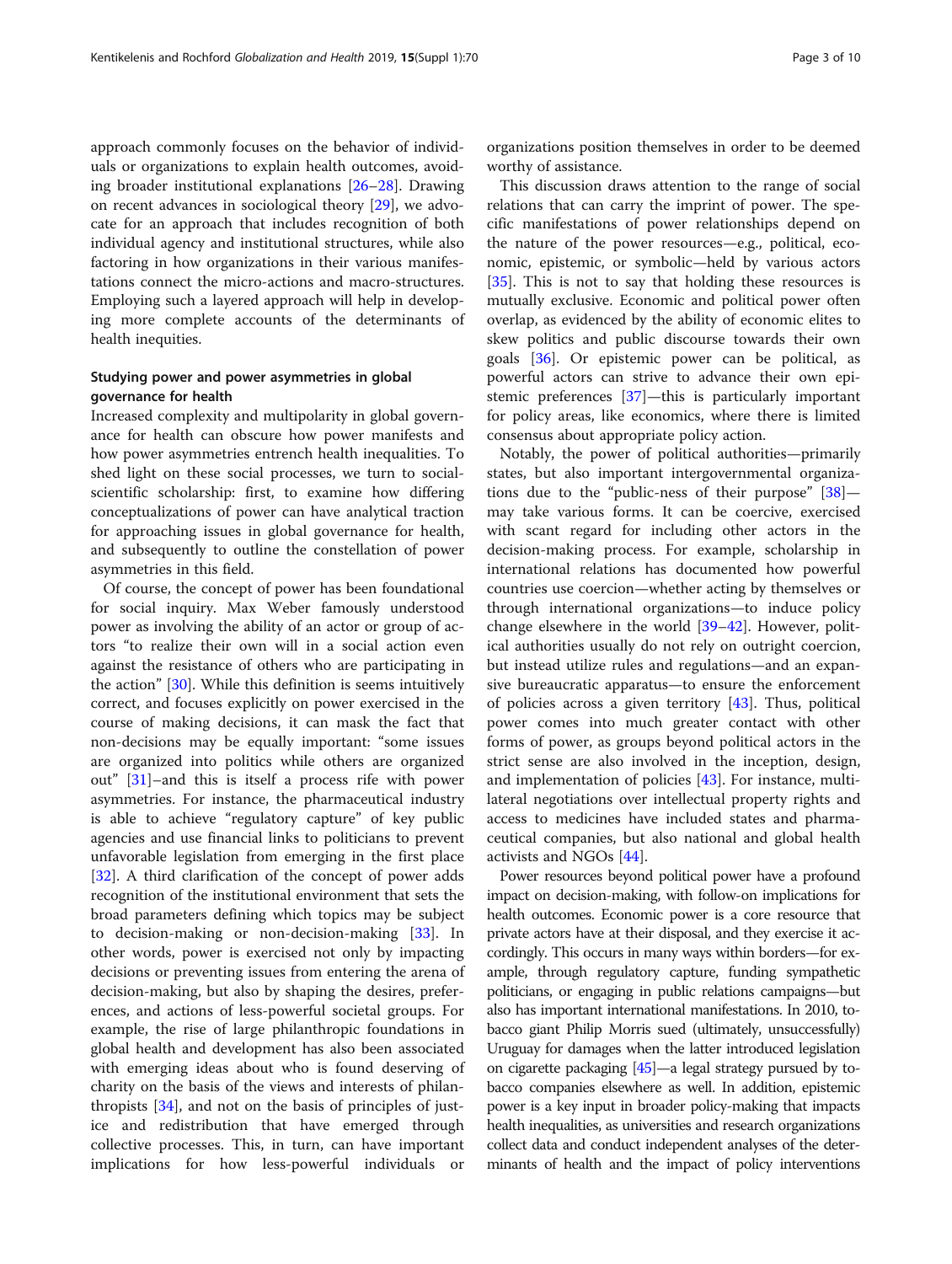[[46\]](#page-8-0). Finally, symbolic power—power over generating a "legitimate vision of the world" [\[47](#page-8-0)]—is also crucially important for agenda setting and political struggles. For example, the WHO is the key organization with the symbolic authority to issue influential declarations on health issues, which in turn places it at the center of power struggles involving states, businesses, experts, and NGOs [\[48](#page-8-0)].

Given these multiple dimensions and types of power, how do power asymmetries manifest in global governance for health? First, there can be considerable within-actor heterogeneity. For example, struggles over health policy within countries have to confront the fact that the fiscal authorities may have different priorities than investing in health, and may constrain available financial resources; on the other hand, securing buy-in from finance ministries early on in the development of health interventions can secure sustainable long-term support for budding initiatives [[49](#page-8-0)]. Or, with wealthier countries, their global health-related activities may be subject to tensions between humanitarian objectives of health promotion, and foreign policy or national security objectives—and such different types of concerns can have important implications for the outcomes of health interventions [\[50](#page-8-0)].

Second, power asymmetries are clearly manifested in relations between actors: between different states, between states and businesses, between intergovernmental and non-governmental organizations, or between businesses and experts. Two illustrations will suffice here. In the 1970s, developing countries sought to get WHO policymaking re-oriented towards greater recognition of the health impact of the social conditions in which people are born, grow, work, and live; however, powerful interests in Western countries blocked such a redefinition of the WHO's remit beyond the narrower focus on the proximate, biomedical determinants of health [\[48](#page-8-0), [51](#page-8-0)]. Or, as an illustration of power asymmetries between different types of actors, major philanthropic foundations—because of the magnitude of funds they command—have the ability to (re)shape the policy agendas, research priorities, and strategies of NGOs operating in global health [[52](#page-8-0), [53\]](#page-8-0). For instance, as one of the largest funders in global health, the Bill and Melinda Gates Foundation has been able to steer research and interventions in areas that the Foundation itself considers as top priorities, although these are not always the most important drivers of the disease burden within countries [[54](#page-8-0)]. Or, to take a different instance, the Gates Foundation partnered with the Coca-Cola Company (in which the Foundation is a major shareholder) to develop new business opportunities for farmers who sell fruit to the Company in Uganda and Kenya [[52](#page-8-0)]. According to the official narrative, this partnership would increase farmers' incomes and also help fight hunger [[55](#page-8-0)]. However, the activities of the sugary drinks industry, including the Coca-Cola Company, have well-established links to unhealthy lifestyles and the incidence of obesity and other health problems [\[56](#page-8-0)–[59](#page-8-0)]. In short, these are cases where wealthy philanthropic foundations may promote ideas or policies that can have adverse—albeit probably unintended—consequences for health equity.

Comprehensively modelling these power asymmetries is inevitably a contextual issue: how these asymmetries manifest—and what types of power resources are most pertinent for actors—depends on the specific public health issue under investigation. Nonetheless, the empirical exercise of tracing how power asymmetries impact global health inequities can be organized in a comprehensive analytical framework that enables mapping complex links across different levels of policy action. That is the task of the remainder of this article.

#### Bringing in multiple levels of analysis

Given unequal and entrenched power relations, how do power asymmetries manifest in different settings of global governance for health? We distinguish between three levels of analysis [\[29](#page-7-0)]. First, the institutional level—also referred to as the "macro" level—is where "complexes of routines, rules, roles, and meanings" [\[29\]](#page-7-0) reside, simultaneously shaping and shaped by social action. In other words, institutions have regulative, normative and cognitive dimensions that guide the behavior of organizations and individuals [[60\]](#page-8-0), and are themselves products of past power struggles. Institutional, macro-level analysis is focused on elaborating on how institutions came to be in the first place, how they change, and how they structure social and policy environments.

Second, the "meso" level of analysis is also a key locus where power asymmetries manifest. Here we find organizations operating within an institutional environment. That is, organizations come to embody different aspects of institutions, carrying them forward in their everyday activities [[61,](#page-8-0) [62\]](#page-8-0). For example, the World Bank and the International Monetary Fund (IMF)—the premier global economic governance organizations—came to embody the neoliberal policy orthodoxy from the 1980s onwards, which in turn produced policy prescriptions that favored competition, efficiency, and shrinking the public sector [[63](#page-8-0)–[66](#page-8-0)]. Its advocacy of user fees for access to healthcare provides a case in point: applying neoliberal orthodoxy to health-policy practice, World Bank economists evangelized the introduction of user fees as a way of rationing and delivering better services—neglecting or ignoring much evidence that did not correspond to this rationality  $[67, 68]$  $[67, 68]$  $[67, 68]$  $[67, 68]$ . However, as noted below, these are not monolithic organizations, nor do they necessarily advocate identical policy prescriptions [[69](#page-8-0), [70](#page-8-0)].

Third, power asymmetries also manifest at the level of individuals, or the "micro" level. Some individuals have more power resources—e.g., money, networks, or positions of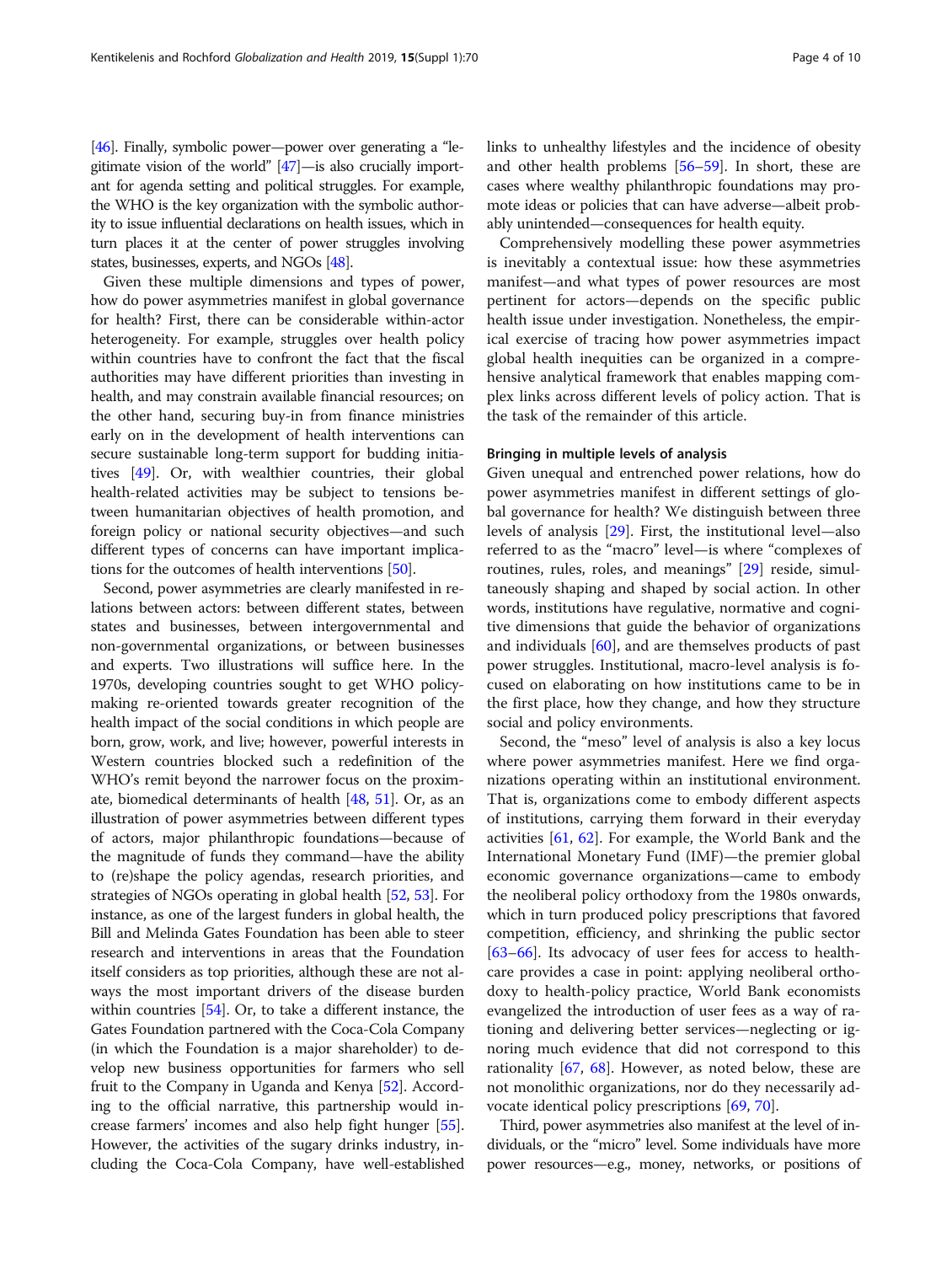authority—than others to advance their values and interests. However, it is important not to view individuals as allpowerful free-floating actors. Rather, they are best seen as "enactors" of the dominant institutional orders: individuals "derive their identities and interests from some perceived natural order" [\[71\]](#page-8-0), which is imprinted on them by virtue of their socialization, whether at home or through their training [[37](#page-8-0), [72,](#page-8-0) [73\]](#page-8-0). Individuals act according to certain cultural models or scripts, which they interpret, fine-tune, and expand [\[61](#page-8-0)]. For example, "global health" became a degree specialization in many universities and medical schools in the 2000s, and towards the end of the decade, the Gates and Rockefeller foundations funded attempts to standardize the curricula of global health programs in order to ensure that future professionals would have comparable training and skills. However, this entailed framing one set of issues as relevant to developing countries, potentially narrowing down the intellectual and policy horizons of an emerging generation of health professionals—for example, by promoting certain "best practices" of health system organization, or by directing attention away from structural causes of ill health [\[74](#page-8-0), [75](#page-8-0)]. That is not to say that individuals never have space or opportunity to transcend the dominant institutional order or resist its key tenets: even seemingly weak actors can sometimes escape from dominant institutional logics [\[76\]](#page-8-0). Rather, the emphasis on the boundedness of agency is intended to highlight the real constraints—material or otherwise—on human action that restrict the ability to lead a healthy life.

Further, individual choices carry imprints of the dominant institutional order. For example, the availability of decent jobs, eligibility for health services, or access to healthy food all determine individual health choices, even though they are the products of structural forces often far removed from people's everyday experiences. A case in point concerns individual choices for accessing healthcare: in the context of the highly exclusionary and expensive US health policy model (a macro-level force), some individuals turn to crowdfunding as the ultimate means to access healthcare, thereby commodifying and mediatizing their experiences of illness [\[77\]](#page-8-0). In short, institutional characteristics, often supported by powerful private actors who seek to further their interests, result in resistance to change, thereby hampering the ability of individuals to make healthy choices [[57](#page-8-0), [78](#page-8-0)].

These three levels of analysis can help to cast light on how power asymmetries manifest in practice, and the examples presented have been drawn from different areas of social action that impact health. However, the analysis thus far has not attempted to indicate how these levels can be brought together into a unified explanatory framework for mapping the mechanisms that link the observed phenomena. To this we now turn.

## Global neoliberalism and health inequity: an integrative framework of analysis

To demonstrate the utility of approaching power asymmetries in global governance for health from a "levels of analysis" perspective, we present an integrative framework that enables tracing the relevant pathways of influence. Our explanandum is the prevalence of health inequities, understood as a systemic feature of the contemporary world. Such inequities are rooted in individual-level health behaviors, but they are also impacted by a range of additional processes, as discussed below.

We trace the determinants of health inequities that relate to global neoliberalism. The latter refers to the particular political-economic paradigm that emerged in the final quarter of the twentieth century, promoting free markets and individual rights as organizing principles of collective life [[79](#page-8-0)–[83](#page-8-0)]. According to this paradigm, deregulating economic activity from purportedly harmful and counterproductive government regulations was seen as the best policy prescription for countries around the world. This paradigm translated into the growing liberalization of trade and capital flows, reduction of governmental regulations over economic activity, and the privatization of public entities and natural resources.

Neoliberalism initially found fertile ground in the USA, the UK, and some Western-backed authoritarian regimes. Then, from the mid-1980s onwards, it spread across the world through various social processes, including the authority of experts, the imperative for countries to remain "competitive" under conditions of rapidly growing international economic integration, and coercion by international organizations like the IMF and the World Bank [\[39](#page-8-0), [40](#page-8-0), [84](#page-8-0)–[87](#page-8-0)]. Consequently, we focus here on *global* neoliberalism as the dominant institutional order of the contemporary world. This is an order that was instituted and is maintained through power asymmetries (e.g., by Western countries and Westerndominated organizations, or by powerful business groups)  $[41, 63, 64]$  $[41, 63, 64]$  $[41, 63, 64]$  $[41, 63, 64]$  $[41, 63, 64]$  $[41, 63, 64]$  $[41, 63, 64]$ , and whose outcome has been to further entrench power asymmetries (e.g., as seen in the concentration of income and wealth in the hands of fewer and fewer people, primarily—but not exclusively in the West) [\[88\]](#page-8-0).

Figure [1](#page-5-0) maps the multiple pathways through which global neoliberalism affects health inequities. We understand such inequities in broad terms, as referring to health risks that exhibit a social gradient (i.e., differentially affecting certain strata of the population). Ultimately, these risks become reflected in aggregate population health data, which can obscure the aforementioned social gradients. For example, in the European context, aggregate data on mental health mask the fact that a person with low socioeconomic status (approximated by low levels of education)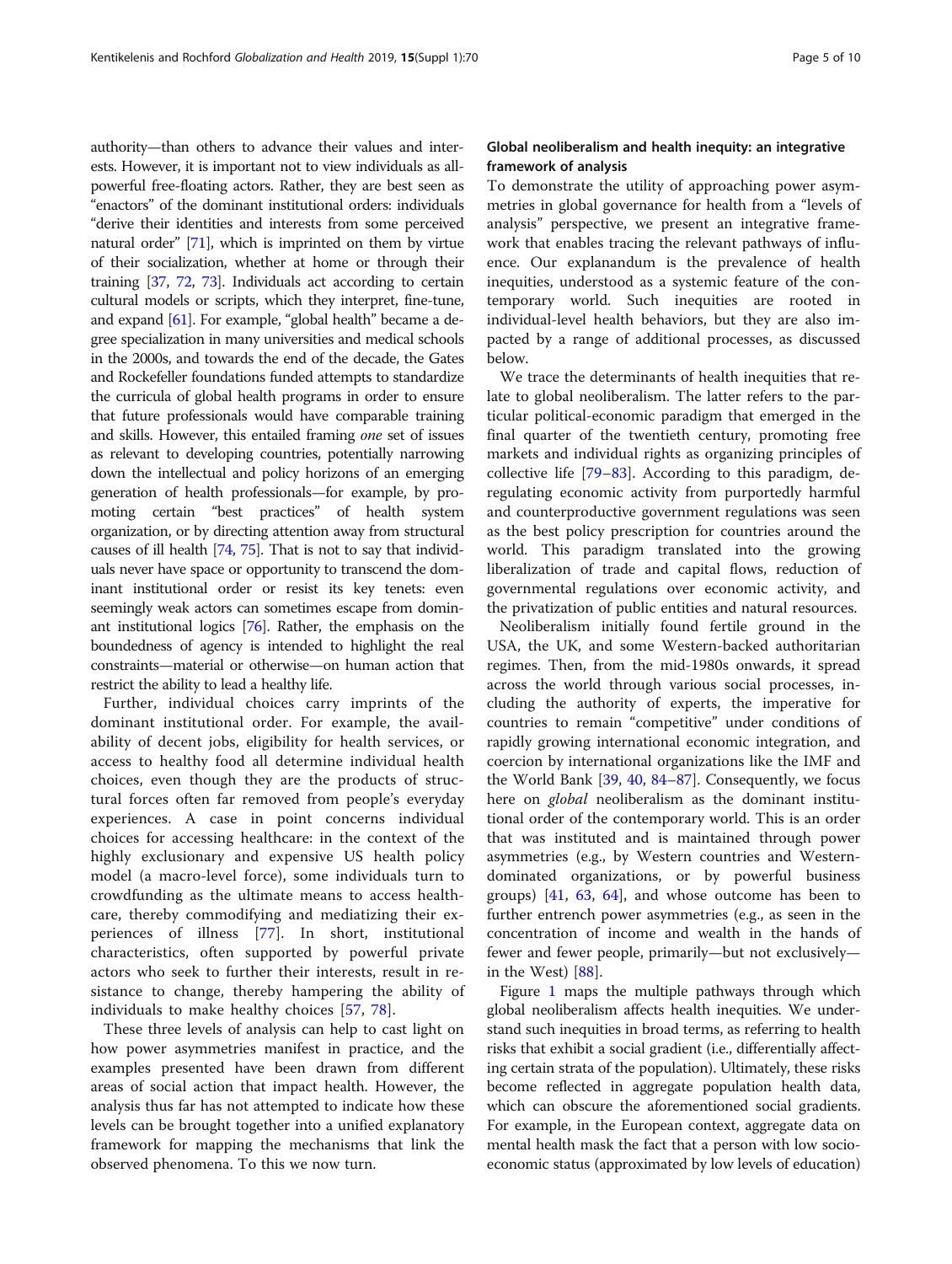<span id="page-5-0"></span>

is three times more likely to report depression than someone who has completed tertiary education [\[89\]](#page-8-0).

First, one key pathway runs through macro–micro– macro processes: emanating from the dominant institutional order, neoliberal frames become internalized by individuals around the world, and are in turn reflected in their ideas, values, and choices. Ideas and values are important, as they are tools that people employ to make sense of the world. For example, neoliberalism's focus on the individual can turn collective policy problems into questions of individual worth and merit, which in turn can impact well-being (e.g., mental health status) [[90,](#page-8-0) [91\]](#page-8-0). Micro-level processes are also directly impacted by the prevailing value systems: for instance, ordinary people can vote for political parties that promise to reduce purportedly extravagant social provisions and welfare entitlements, and policy elites may wish to advance neoliberal values when designing public policies or engaging in global negotiations over health-related issues [[92](#page-8-0)–[95](#page-9-0)]. More generally, neoliberalism creeps into individual behaviors regarding lifestyle, nutrition, and healthcare. For example, unhealthy diets result partly from the insufficient regulation of the food and beverage industry, and reduced ability to purchase healthy food due to shrinking real incomes [[83,](#page-8-0) [96,](#page-9-0) [97\]](#page-9-0).

Second, health inequities are substantially shaped by meso-level processes that themselves carry imprints of global neoliberalism. This meso-level includes various types of actors who employ distinct forms of decisionmaking to develop an array of policies. As to the terms of types of actors involved, the neoliberal era has promoted the increased prominence of the private sector in health, with a shift away from purely public solutions [[98\]](#page-9-0). Also the forms of organizational decision-making reflect neoliberal approaches (e.g., introducing marketbased approaches within public or non-profit organizations), and the logics of efficiency, profit-maximization, and managerialism have impacted organizational

outputs: welfare policies are increasingly becoming marketized, health systems are facing pressures for privatization, and the regulation of health hazards (like tobacco and sugary or alcoholic beverages) is often blocked or dismantled. For instance, governments across Europe have introduced or increased user fees or copayments for healthcare [[89](#page-8-0), [99](#page-9-0), [100](#page-9-0)]; and many developing countries have unsuccessfully sought to introduce stricter tobacco regulations [[57,](#page-8-0) [101](#page-9-0), [102](#page-9-0)]. Similarly, corporations have used their financial resources to bankroll ostensibly neutral information campaigns that in fact serve to advance business aims, as with Coca Cola's establishing the Global Energy Balance Network that promoted biased advice on how to combat obesity [\[56](#page-8-0)].

The role of the trade regime merits special mention. The gradual displacement of the World Trade Organization (WTO)—where groups of weaker countries had institutionalized possibilities to express dissent or promote their preferences—by regional and bilateral free trade agreements has exacerbated existing power asymmetries [[103\]](#page-9-0). In particular, the rise of investor– state dispute settlement mechanisms within these agreements can expose countries to lengthy and costly legal battles when seeking to introduce measures that protect health. To be sure, trade agreements can also potentially improve health (for example, by increasing incomes of some groups, in turn enabling them to lead healthier lives). However, the possible benefits must be weighed against the potential health-damaging effects, including the restriction of policy space available for implementing measures to combat health inequalities.

Third, turning to macro–macro links, policy-making institutions and the ideas and practices associated with neoliberalism reinforce medical-individualist models of health and strengthen actors with material interests opposed to policies that would increase health equity, like companies wanting to avoid paying additional taxes [[104\]](#page-9-0). These links legitimate only a limited set of policy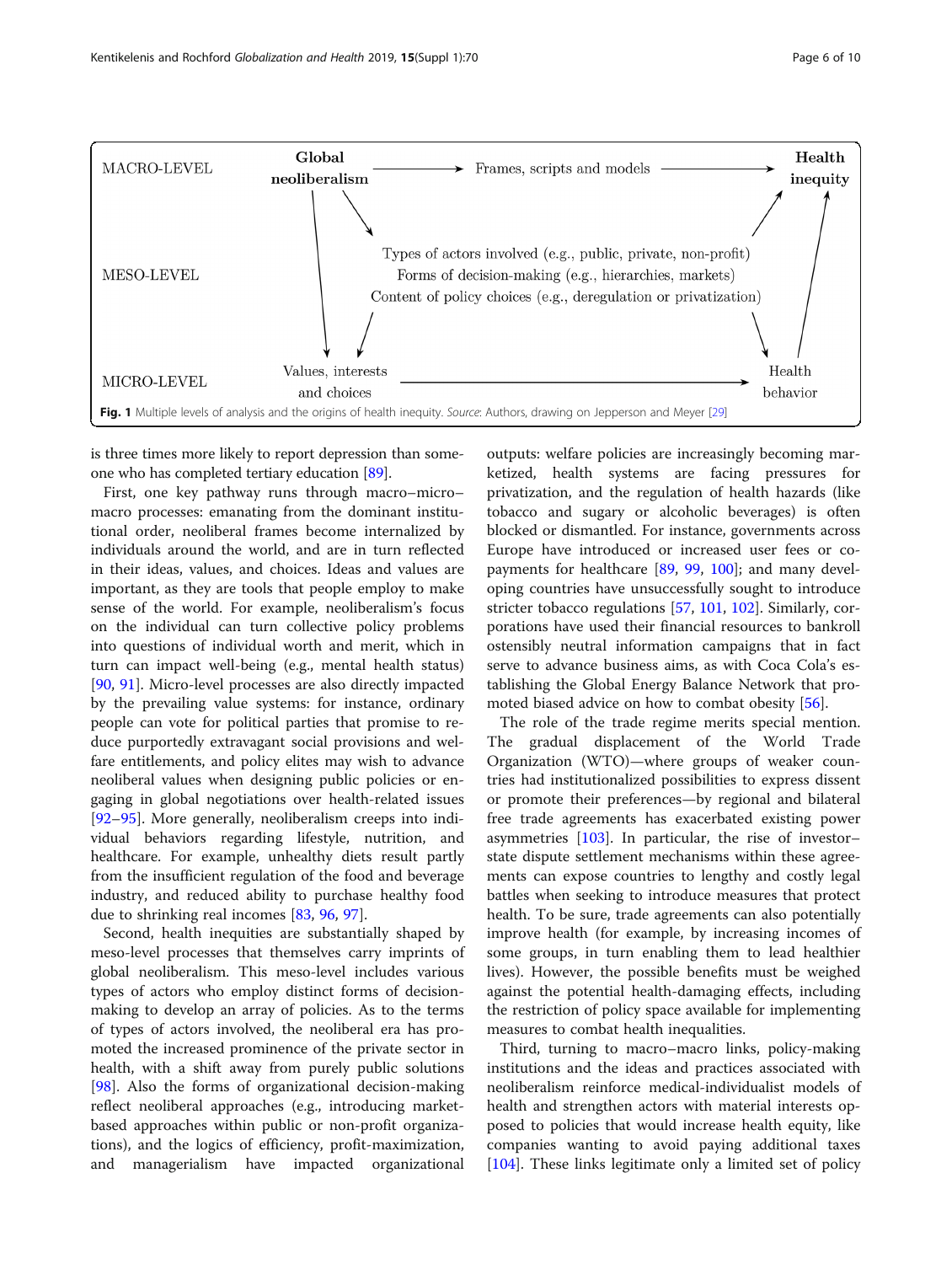actions (those that favor "individual responsibility" and minimal regulation or taxation of big business) and construct very narrow horizons of possibility for the pursuit of redistributive policies [\[91](#page-8-0), [105](#page-9-0)]. Further, global neoliberalism can frame social inequalities—including those in health—in ways that make them difficult to address through interventions, abrogating any sense of political responsibility from policymakers and reducing the scope for collective-action strategies to address the drivers of increased inequalities. Global neoliberalism has legitimated a set of policy models that exhibit little consideration for inequality issues (although they can be more attuned to poverty issues  $[106]$  $[106]$ , and can thereby entrench health inequities around the world. That need not preclude the possibility of altering the prevalence of health inequities through intervention (a meso-level process): we merely point out that macro–macro links may make the possibility of intervention inconceivable for policy-makers or the general public.

#### Limitations

The conceptual framework proposed here seeks to clarify how power asymmetries manifest at different levels of analysis, thereby reducing and structuring the complexity of the underlying processes. However, this approach is not without theoretical or empirical limitations. First, processes operating at different levels of analysis may be more important at different timepoints or for distinct explanatory purposes. For example, analyses aimed at explaining how multinational pharmaceutical companies seek to shape the global intellectual property rights regime need not delve into overly micro-mechanisms, but instead focus primarily on the relevant meso-level interactions. In any case, identifying the levels of analysis most pertinent to an analytical aim "should be an empirical rather than doctrinal matter" [\[29\]](#page-7-0).

Second, in discussing the activities of "neoliberal" organizations, we have not meant to suggest that these are monolithic institutions, with no space for promoting policies that might yield a reduction in health inequities. For example, the World Bank and the WTO have certainly advanced a version of globalization that restricts the policy space for states and augments markets (with follow-on implications for health), but they also have engaged in or enabled activities—like the WTO's agreeing to some exceptions in the protection of intellectual property rights that facilitated improved access to HIV medication [\[25\]](#page-7-0)—that could improve population health. Or, to return to the Gates Foundation discussed above, one strand of its activities may advance the interests of major multinationals with possible negative effects on health equity, whereas another strand may actually contribute to decreasing social gradients in health (e.g., by limiting the spread of infectious diseases). In other words, analyses of organizational, meso-level processes that affect public health need to be attuned to the possible heterogeneity in the ways in which different organizations affect health equity in different contexts.

Third, the discussion of the political-economic mechanisms underpinning global health inequities is inevitably incomplete: there are myriad such pathways, and undertaking the kind of integrative analysis proposed above in any single empirical study is probably impossible. Nonetheless, approaching the determinants of such inequities from a "levels of analysis" perspective offers a conceptual apparatus to aid empirical enquiries into related questions. Measuring the impact of different mechanisms, identifying new ones, and clarifying their complex interactions can further our understanding of how politicaleconomic choices affect individual health—and, by extension, reveal aggregate trends in global health inequities. Indeed, the variety of processes at different levels of analysis are indicative of the task at hand for future empirical research.

## **Conclusions**

This article has proposed a novel theoretical framework for approaching the determinants of global health inequities. To model these determinants comprehensively, analyses must pay attention to processes operating at various levels of analysis: from individual-level behaviors, to organizational decision-making, and right up to the institutional structures that frame policy thinking and individual actions. We have demonstrated the utility of this approach by analyzing the ways in which neoliberalism impacts global health inequities.

Although we have identified global neoliberalism as a dominant institutional feature of the contemporary world system, it is not the only such systemic factor that impacts health inequities. Alternative institutional frames—like human rights-based normative orders, and global egalitarian and emancipatory social norms—may open up pathways for reducing health inequities. Recent calls from the UN Human Rights Council for conducting health impact assessments at the onset of the design of public policies can be heeded  $[107]$  in order to clarify potential trade-offs and generate public awareness.

Future research can take on this theoretical and methodological agenda to advance a more comprehensive approach towards modelling the determinants of health inequities. Not all pathways may be amenable to perfect identification strategies, and no empirical study can simultaneously capture all the complex causal processes at play. Nonetheless, a conceptual appreciation of multiple and multi-level determinants will help highlight the political economy behind their emergence or persistence, and the ways in which they can be affected by global governance for health. For instance, analyses of inadequate access to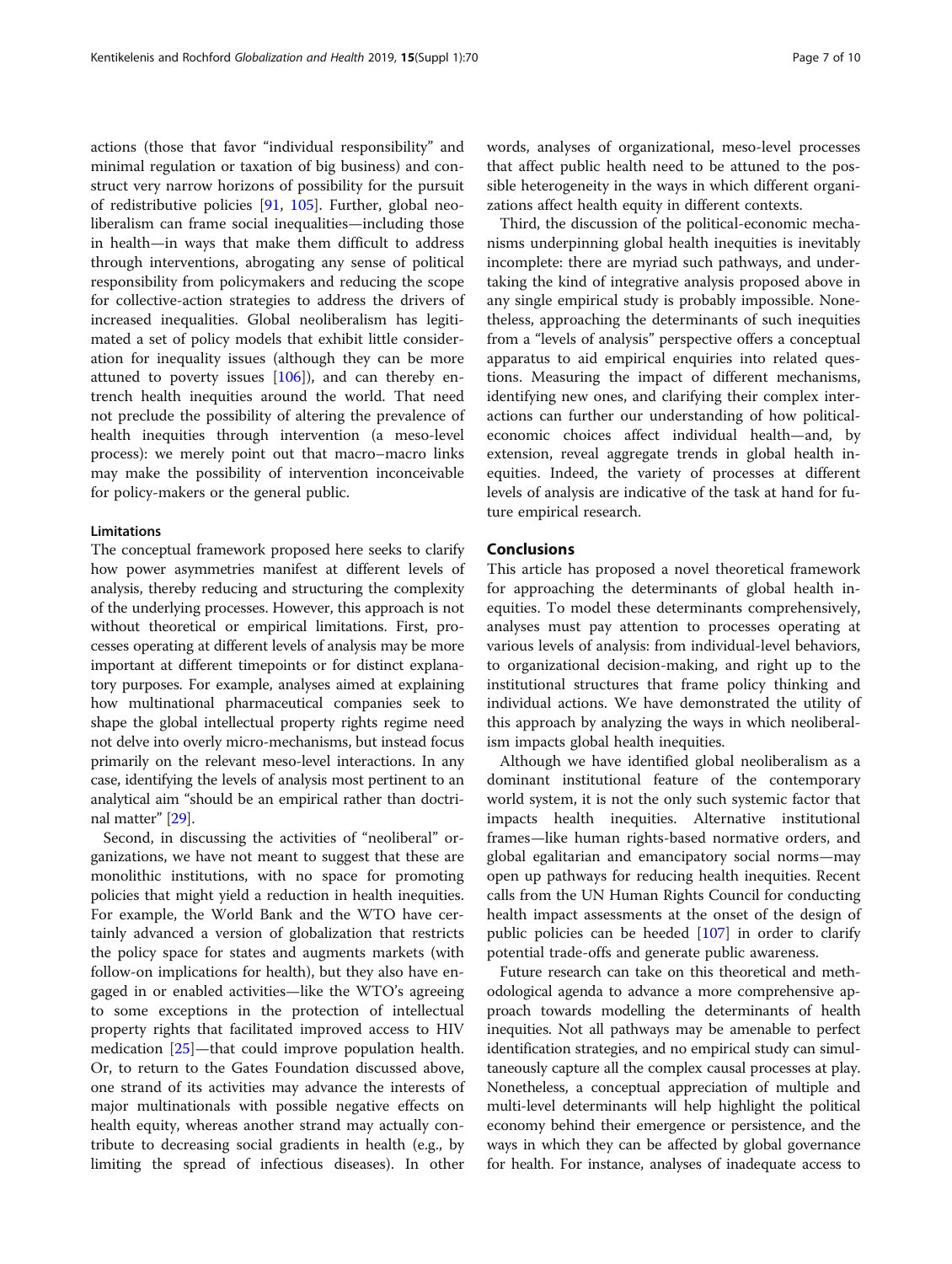<span id="page-7-0"></span>medicines for some social groups should not examine only individual behaviors that lead to this, but also the mesolevel, organizational processes of the WTO and investment treaties that determine the legal framework underpinning intellectual property rights. Also such analysis should be complemented with recognition of the macro-level institutional structures that led to the very emergence of this trading regime. At minimum, future work can shed light on the political-economic arrangements within which health inequities are situated. Otherwise, debates over how to understand and limit such inequalities will inevitably be incomplete.

#### Abbreviations

IMF: International Monetary Fund; NGOs: Non-governmental organizations; WHO: World Health Organization; WTO: World Trade Organization

#### Acknowledgements

The authors thank Sonja Kittelsen, Sakiko Fukuda-Parr, Katerini Storeng, and the anonymous reviewers for their comments and guidance.

#### About this supplement

This article has been published as part of Globalization and Health, Volume 15 Supplement 1, 2019: Proceedings from the Conference on Political Determinants of Health Inequities and Universal Health Coverage. The full contents of the supplement are available online at [https://globalizationandhealth.](https://globalizationandhealth.biomedcentral.com/articles/supplements/volume-15-supplement-1) [biomedcentral.com/articles/supplements/volume-15-supplement-1.](https://globalizationandhealth.biomedcentral.com/articles/supplements/volume-15-supplement-1)

#### Authors' contributions

AK and CR designed and drafted the original manuscript; AK revised the article after peer review. Both authors read and approved the final manuscript.

#### Funding

None received. Publication costs are covered by the Independent Panel on Global Governance for Health, an initiative funded by the University of Oslo.

#### Availability of data and materials

Not applicable.

Ethics approval and consent to participate Not applicable.

### Consent for publication

Not applicable.

#### Competing interests

The authors declare that they have no competing interests.

#### Author details

<sup>1</sup>Department of Social and Political Sciences, Bocconi University, Milan, Italy. <sup>2</sup>Centre for Global Health Inequalities Research (CHAIN), Norwegian University of Science and Technology, Trondheim, Norway. <sup>3</sup>Blavatnik School of Government, University of Oxford, Oxford, UK.

#### Published: 28 November 2019

#### References

- 1. Ottersen OP, Dasgupta J, Blouin C, Buss P, Chongsuvivatwong V, Frenk J, et al. The political origins of health inequity: prospects for change. Lancet. 2014;383(9917):630–67.
- 2. Frenk J, Moon S. Governance challenges in global health. N Engl J Med. 2013;368(10):936–42.
- 3. Labonté R, Schrecker T. Globalization and social determinants of health: introduction and methodological background (part 1 of 3). Glob Health. 2007;3:5–5.
- 4. Forster T, Kentikelenis A, Stubbs TH, King L. Globalization and health equity: the impact of structural adjustment programs on developing countries. Soc Sci Med. 2019. [https://doi.org/10.1016/j.socscimed.2019.112496.](https://doi.org/10.1016/j.socscimed.2019.112496)
- 5. McColl K. Europe told to deliver more aid for health. Lancet. 2008;371(9630): 2072–3.
- 6. Hoffman SJ, Cole CB. Defining the global health system and systematically mapping its network of actors. Glob Health. 2018;14(1):38.
- 7. Szlezák NA, Bloom BR, Jamison DT, Keusch GT, Michaud CM, Moon S, et al. The global health system: actors, norms, and expectations in transition. PLoS Med. 2010;7(1):e1000183.
- 8. Gostin LO, Mok EA. Grand challenges in global health governance. Br Med Bull. 2009;90(1):7–18.
- 9. Marmot M. Social determinants of health inequalities. Lancet. 2005; 365(9464):1099–104.
- 10. Marmot MG, Allen J, Bell R, Bloomer E, Goldblatt P. WHO European review of social determinants of health and the health divide. Lancet. 2012; 380(9846):1011–29.
- 11. Bambra C, Gibson M, Sowden A, Wright K, Whitehead M, Petticrew M. Tackling the wider social determinants of health and health inequalities: evidence from systematic reviews. J Epidemiol Community Health. 2010; 64(4):284–91.
- 12. Braveman P, Gottlieb L. The social determinants of health: It's time to consider the causes of the causes. Public Health Rep. 2014;129(1\_suppl2): 19–31.
- 13. Gkiouleka A, Huijts T, Beckfield J, Bambra C. Understanding the micro and macro politics of health: inequalities, intersectionality & institutions: a research agenda. Soc Sci Med. 2018;200:92–8.
- 14. Mays N, Pope C, Popay J. Systematically reviewing qualitative and quantitative evidence to inform management and policy-making in the health field. J Health Serv Res Policy. 2005;10(suppl 1):6–20.
- 15. Moon S, Szlezák NA, Michaud CM, Jamison DT, Keusch GT, Clark WC, et al. The global health system: lessons for a stronger institutional framework. PLoS Med. 2010;7(1):e1000193.
- 16. Kickbusch I. Action on global health: addressing global health governance challenges. Public Health. 2005;119(11):969–73.
- 17. Kickbusch I, Reddy KS. Global health governance the next political revolution. Public Health. 2015;129(7):838–42.
- 18. Kenworthy NJ, MacKenzie R, Lee K, editors. Case studies on corporations and Global Health governance: impacts, influence and accountability. Not Lanham: Rowman & Littlefield; 2016.
- 19. Lee K, Kamradt-Scott A. The multiple meanings of global health governance: a call for conceptual clarity. Glob Health. 2014;10(1):28.
- 20. Clinton C, Sridhar D. Governing global health: who runs the world and why? Oxford: Oxford University Press; 2017.
- 21. Held D, Kickbusch I, McNally K, Piselli D, Told M. Gridlock, innovation and resilience in global health governance. Global Policy. 2019;10(2):161–77.
- 22. Halliday TC. Recursivity of global normmaking: a sociolegal agenda. Ann Rev Law Soc Sci. 2009;5(1):263–89.
- 23. Florini A. The evolution of international norms. Int Stud Q. 1996;40(3):363–89.
- 24. Björkdahl A. Norms in international relations: some conceptual and methodological reflections. Camb Rev Int Aff. 2002;15(1):9–23.
- 25. Chorev N. Changing global norms through reactive diffusion: the case of intellectual property protection of AIDS drugs. Am Sociol Rev. 2012;77(5): 831–53.
- 26. Lukes S. Methodological individualism reconsidered. Br J Sociol. 1968;19(2): 119–29.
- 27. List C, Spiekermann K. Methodological individualism and holism in political science: a reconciliation. Am Pol Sci Rev. 2013;107(4):629–43.
- 28. Kincaid H. Philosophical foundations of the social sciences. Cambridge: Cambridge University Press; 1996.
- 29. Jepperson R, Meyer JW. Multiple levels of analysis and the limitations of methodological individualisms. Sociol Theory. 2011;29(1):54–73.
- 30. Weber M. Economy and society: an outline of interpretive sociology. Berkeley: University of California Press; 1978.
- 31. Schattschneider EE. The Semisovereign people: a realist's view of democracy in America. New York: Holt, Rinehart and Winston; 1960.
- 32. Abraham J. The pharmaceutical industry as a political player. Lancet. 2002; 360(9344):1498–502.
- 33. Lukes S. Power: a radical view. Basingstoke: Palgrave Macmillan; 2005.
- 34. McGoey L, Thiel D, West R, Narcy F. Philanthrocapitalism and crimes of the powerful. Politix. 2018;121(1):29–54.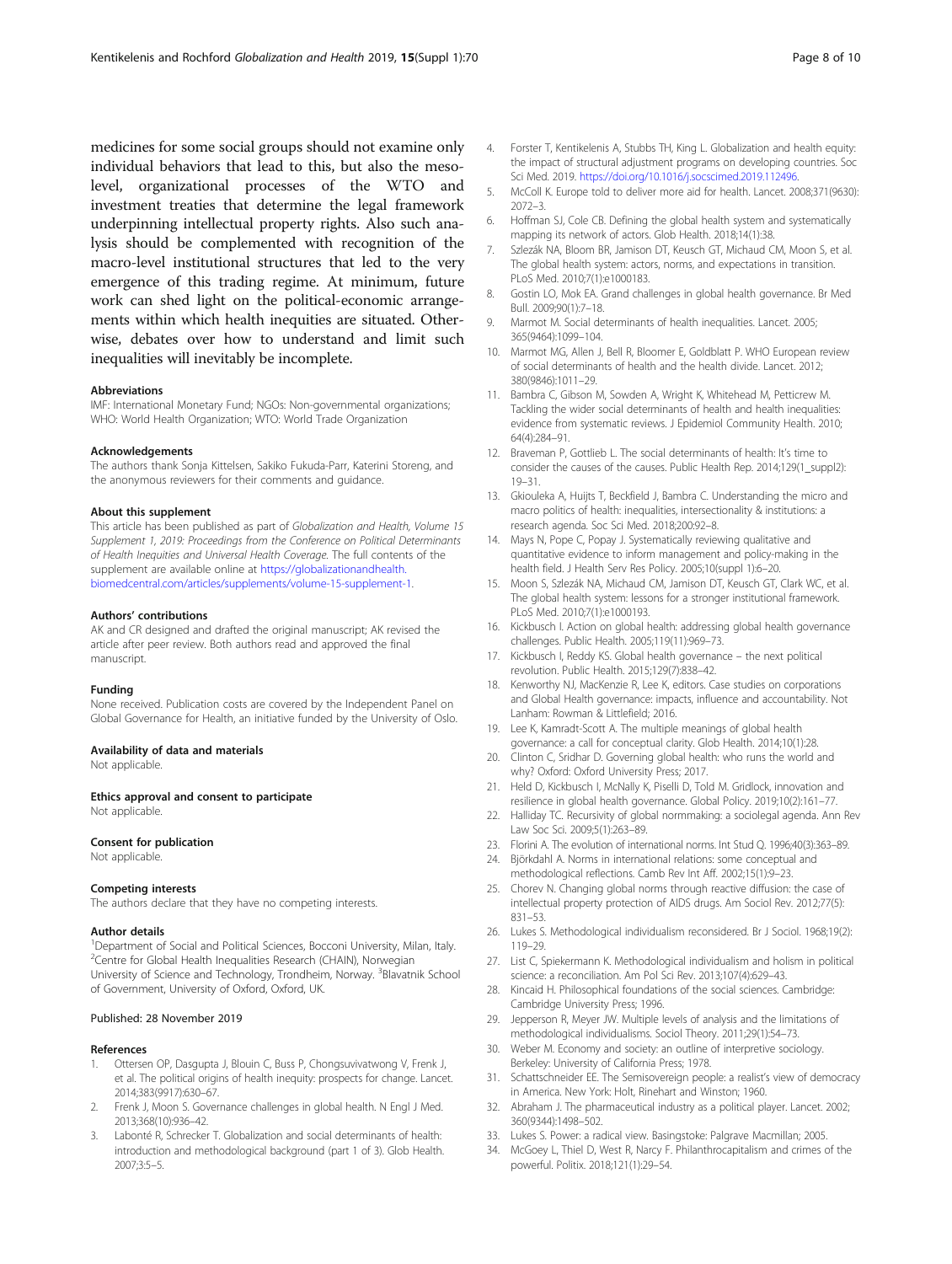- <span id="page-8-0"></span>35. Shiffman J. Knowledge, moral claims and the exercise of power in global health. Int J Health Policy Manag. 2014;3(6):297–9.
- 36. Domhoff GW. The power elite and the state: how policy is made in America. New York: Aldine de Gruyter; 1990.
- 37. Kentikelenis AE, Seabrooke L. The politics of world polity: script-writing in international organizations. Am Sociol Rev. 2017;82(5):1065–92.
- 38. Koppell JGS. Accountable global governance organizations. In: Bovens M, Goodin RE, Schillemans T, editors. The Oxford handbook of public accountability. Oxford: Oxford University Press; 2014. p. 370–86.
- 39. Simmons BA, Dobbin F, Geoffrey Garrett, eds. The Global Diffusion of Markets and Democracy. Cambridge: Cambridge University Press; 2008.
- 40. Dobbin F, Simmons BA, Garrett G. The global diffusion of public policies: social construction, coercion, competition, or learning? Annu Rev Sociol. 2007;33(1):449–72.
- 41. Reinsberg B, Kentikelenis AE, Stubbs TH, King LP. The world system and the hollowing-out of state capacity: how structural adjustment programs impact bureaucratic quality in developing countries. Am J Sociol. 2019; 123(4):1222–57.
- 42. Reinsberg B, Stubbs T, Kentikelenis A, King L. Bad governance: how privatization increases corruption in the developing world: how privatization increases corruption. Regul Governance. 2019. [https://doi.org/10.1111/rego.](https://doi.org/10.1111/rego.12265) [12265](https://doi.org/10.1111/rego.12265).
- 43. Mann M. The autonomous power of the state: its origins, mechanisms and results. Eur J Sociol. 1984;25(2):185–213.
- Chorev N, Shadlen KC. Intellectual property, access to medicines, and health: new research horizons. Stud Comp Int Dev. 2015;50(2):143–56.
- 45. Lencucha R. Philip Morris versus Uruguay: health governance challenged. Lancet. 2010;376(9744):852–3.
- 46. Kickbusch I, Hanefeld J. Role for academic institutions and think tanks in speeding progress on sustainable development goals. BMJ. 2017;24:j3519.
- 47. Bourdieu P. Social space and symbolic power. Sociol Theory. 1989; 7(1):14–25.
- 48. Chorev N. The World Health Organization between north and south. Ithaca: Cornell University Press; 2012.
- 49. Aso T. Crucial role of finance ministry in achieving universal health coverage. Lancet. 2017;390(10111):2415–7.
- 50. Feldbaum H, Lee K, Michaud J. Global health and foreign policy. Epidemiol Rev. 2010;32(1):82–92.
- 51. Chorev N. Restructuring neoliberalism at the World Health Organization. Rev Int Polit Econ. 2013;20(4):627–66.
- 52. Stuckler D, Basu S, McKee M. Global health philanthropy and institutional relationships: how should conflicts of interest be addressed? PLoS Med. 2011;8(4):e1001020.
- 53. McCoy D, Chand S, Sridhar D. Global health funding: how much, where it comes from and where it goes. Health Policy Plan. 2009;24(6):407–17.
- 54. McCoy D, Kembhavi G, Patel J, Luintel A. The Bill & Melinda Gates Foundation's grant-making programme for global health. Lancet. 2009;373(9675):1645–53.
- 55. TechnoServe. The Coca-Cola Company, TechnoServe and the Gates Foundation partner to boost incomes of 50,000 small-scale farmers in East Africa. 2010. [https://www.technoserve.org/press-room/detail/the-coca-cola-company](https://www.technoserve.org/press-room/detail/the-coca-cola-company-technoserve-and-the-gates-foundation-partner-to-boost)[technoserve-and-the-gates-foundation-partner-to-boost](https://www.technoserve.org/press-room/detail/the-coca-cola-company-technoserve-and-the-gates-foundation-partner-to-boost). Accessed 10 Oct 2019.
- 56. Barlow P, Serôdio P, Ruskin G, McKee M, Stuckler D. Science organisations and Coca-Cola's 'war' with the public health community: insights from an internal industry document. J Epidemiol Community Health. 2018;72(9):761–3.
- 57. Moodie R, Stuckler D, Monteiro C, Sheron N, Neal B, Thamarangsi T, et al. Profits and pandemics: prevention of harmful effects of tobacco, alcohol, and ultra-processed food and drink industries. Lancet. 2013;381(9867):670–9.
- 58. Swinburn BA, Sacks G, Hall KD, McPherson K, Finegood DT, Moodie ML, et al. The global obesity pandemic: shaped by global drivers and local environments. Lancet. 2011;378(9793):804–14.
- 59. Malik VS, Pan A, Willett WC, Hu FB. Sugar-sweetened beverages and weight gain in children and adults: a systematic review and meta-analysis. Am J Clin Nutr. 2013;98(4):1084–102.
- 60. Scott WR. Institutions and organizations. Thousand Oaks: SAGE; 1995.
- 61. Hironaka A. Greening the globe: world society and environmental change. Cambridge: Cambridge University Press; 2014.
- 62. Schofer E, Hironaka A, Frank DJ, Longhofer W. Sociological institutionalism and world society. In: Amenta E, Nash K, Scott A, editors. The Wiley-Blackwell companion to political sociology. Oxford: Wiley-Blackwell; 2012. p. 57–68.
- 63. Kentikelenis A, Babb SL. The making of neoliberal globalization: norm substitution and the politics of clandestine institutional change. Am J Sociol. 2019;124(6):1720–62.
- 64. Babb SL, Kentikelenis AE. International financial institutions as agents of neoliberalism. In: Cahill D, Cooper M, Konings M, Primrose D, editors. The SAGE handbook of neoliberalism. Thousand Oaks: SAGE; 2018. p. 16–27.
- 65. Forster T, Kentikelenis AE, Reinsberg B, Stubbs TH, King LP. How structural adjustment programs affect inequality: a disaggregated analysis of IMF conditionality, 1980–2014. Soc Sci Res. 2019;80:83–113.
- 66. Kentikelenis AE, King LP, McKee M, Stuckler D. The International Monetary Fund and the Ebola outbreak. Lancet Glob Health. 2014;3(2):e69–70.
- 67. Gilson L, McIntyre D. Removing user fees for primary care in Africa: the need for careful action. BMJ. 2005;331(7519):762–5.
- 68. Yates R. Universal health care and the removal of user fees. Lancet. 2009; 373(9680):2078–81.
- 69. Chorev N, Babb SL. The crisis of neoliberalism and the future of international institutions: a comparison of the IMF and the WTO. Theory Soc. 2009;38(5):459–84.
- 70. Wade RH. Greening the bank: the struggle over the environment, 1970–1995. In: Lewis JP, Kapur D, Webb RC, editors. The World Bank: its first half century, vol. II. Washington, DC: Brookings Institution Press; 1997. p. 611–734.
- 71. Boyle EH, Meyer JW. Modern law as a secularized and global model: implications for the sociology of law. Soziale Welt. 1998;49(3):213–32.
- 72. Drori GS, Meyer JW, Hwang H, editors. Globalization and organization: world society and organizational change. Oxford: Oxford University Press; 2006.
- 73. Meyer JW. World society, institutional theories, and the actor. Annu Rev Sociol. 2010;36(1):1–20.
- 74. Hanrieder T. How do professions globalize? Lessons from the south in US medical education. Int Political Sociol. 2019;13(3):296–314.
- 75. Horton R. Offline: the case against global health. Lancet. 2014;383(9930):1705.
- 76. Scott JC. Weapons of the weak: everyday forms of peasant resistance. New Haven: Yale University Press; 1985.
- 77. Berliner LS, Kenworthy NJ. Producing a worthy illness: personal crowdfunding amidst financial crisis. Soc Sci Med. 2017;187:233–42.
- 78. Volpp KG, Asch DA. Make the healthy choice the easy choice: using behavioral economics to advance a culture of health. QJM. 2017;110(5):271–5.
- 79. Harvey D. A brief history of neoliberalism. Oxford: Oxford University Press; 2007.
- 80. Centeno MA, Cohen JN. The arc of neoliberalism. Annu Rev Sociol. 2012; 38(1):317–40.
- 81. Labonté R, Stuckler D. The rise of neoliberalism: how bad economics imperils health and what to do about it. J Epidemiol Community Health. 2016;70(3):312–9.
- 82. Schrecker T. Neoliberalism and health: the linkages and the dangers. Sociol Compass. 2016;10(10):952–71.
- 83. Schrecker T, Bambra C. How politics makes us sick: neoliberal epidemics. Basingstoke: Palgrave Macmillan; 2015.
- 84. Stubbs TH, Kentikelenis AE, Stuckler D, McKee M, King LP. The impact of IMF conditionality on government health expenditure: a cross-national analysis of 16 West African nations. Soc Sci Med. 2017;174:220–7.
- 85. Stubbs TH, Kentikelenis AE. Targeted social safeguards in the age of universal social protection: the IMF and health systems of low-income countries. Crit Public Health. 2018;28(2):132–9.
- Fourcade-Gourinchas M, Babb SL. The rebirth of the liberal creed: paths to neoliberalism in four countries. Am J Sociol. 2002;108(3):533–79.
- 87. Broome A, Seabrooke L. Shaping policy curves: cognitive authority in transnational capacity building. Public Adm. 2015;93(4):956–72.
- 88. Milanovic B. Global inequality: a new approach for the age of globalization. Cambridge: Harvard University Press; 2016.
- 89. Forster T, Kentikelenis A, Bambra C. Health inequalities in Europe: setting the stage for progressive policy action. Dublin: Foundation for European Progressive Studies & Think-tank for Action on Social Change; 2018.
- 90. Hall PA, Lamont M, editors. Successful societies: how institutions and culture affect health. Cambridge: Cambridge University Press; 2009.
- 91. Hall PA, Lamont M, editors. Social resilience in the neo-Liberal era. Cambridge: Cambridge University Press; 2013.
- 92. Basu S, Carney MA, Kenworthy NJ. Ten years after the financial crisis: the long reach of austerity and its global impacts on health. Soc Sci Med. 2017;187:203–7.
- 93. Reeves A, McKee M, Stuckler D. 'It's the sun wot won it': evidence of media influence on political attitudes and voting from a UK quasi-natural experiment. Soc Sci Res. 2016;56:44–57.